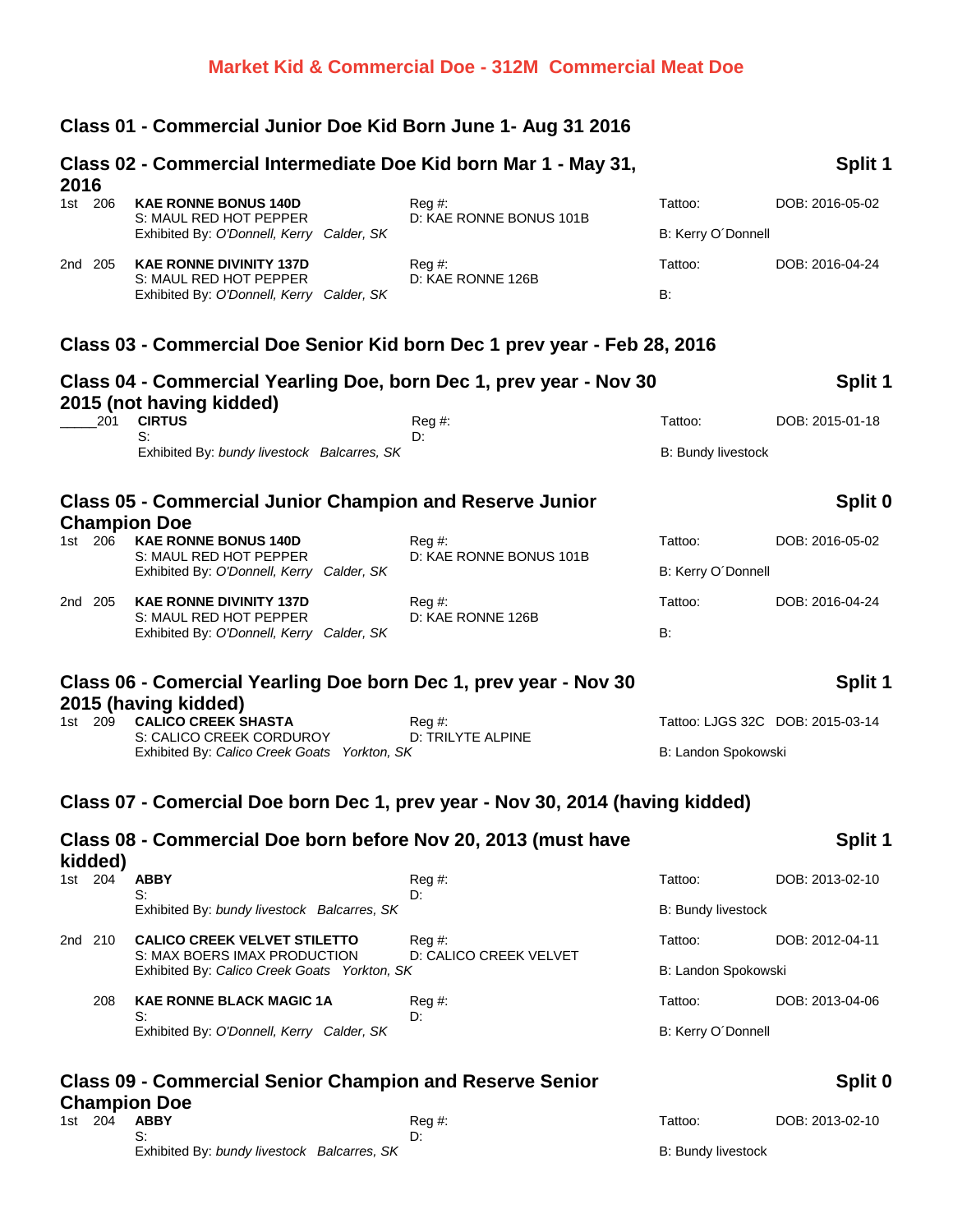| 2nd  | 209                                                                                             | <b>CALICO CREEK SHASTA</b><br>S: CALICO CREEK CORDUROY<br>Exhibited By: Calico Creek Goats Yorkton, SK | $\text{Re}q \#$ :<br>D: TRILYTE ALPINE      | Tattoo: LJGS 32C DOB: 2015-03-14<br>B: Landon Spokowski |                 |  |
|------|-------------------------------------------------------------------------------------------------|--------------------------------------------------------------------------------------------------------|---------------------------------------------|---------------------------------------------------------|-----------------|--|
|      | <b>Class 10 - Grand Champion and Reserve Grand Champion</b><br>Split 0<br><b>Commercial Doe</b> |                                                                                                        |                                             |                                                         |                 |  |
| 1st. | 206                                                                                             | <b>KAE RONNE BONUS 140D</b><br>S: MAUL RED HOT PEPPER<br>Exhibited By: O'Donnell, Kerry Calder, SK     | $\text{Req }#$ :<br>D: KAE RONNE BONUS 101B | Tattoo:                                                 | DOB: 2016-05-02 |  |
|      |                                                                                                 |                                                                                                        |                                             | B: Kerry O'Donnell                                      |                 |  |
| 2nd  | 204                                                                                             | <b>ABBY</b>                                                                                            | $\text{Re}q \#$ :                           | Tattoo:                                                 | DOB: 2013-02-10 |  |
|      |                                                                                                 | S:<br>Exhibited By: bundy livestock Balcarres, SK                                                      | D:                                          | <b>B: Bundy livestock</b>                               |                 |  |

## **Market Kid & Commercial Doe - 312S Special Commercial Goat**

| 1st 207 |                   | Class 11 - Pen of 3 Does Born Apr 2 - June 15 2016<br>Exhibited By: O'Donnell, Kerry Calder, SK |                               |                           | Split 1         |
|---------|-------------------|-------------------------------------------------------------------------------------------------|-------------------------------|---------------------------|-----------------|
| 2nd 203 |                   | Exhibited By: bundy livestock Balcarres, SK                                                     |                               |                           |                 |
|         |                   | Class 12 - Pen of Three Doe Kids born February 1 - April 1 2016                                 |                               |                           |                 |
|         |                   | Class 13 - Pen of 3 Doe Kids Born Nov 30 Prev Year - Jan 31 2016                                |                               |                           |                 |
| 1st 202 |                   | Class 14 - Pen of 3 Yearling Does Born Nov 30 Prev Year - Nov 29 2015                           |                               |                           | Split 1         |
|         |                   | Exhibited By: bundy livestock Balcarres, SK                                                     |                               |                           |                 |
|         |                   | Class 15 - Pen of 3 Does Born Before Nov 29 2014                                                |                               |                           |                 |
|         |                   | Class 16 - Grand Champion and Reserve Grand Champion Pen of                                     |                               |                           | Split 0         |
| 1st 202 | <b>Three Does</b> | <b>UNKNOWN ANIMAL</b>                                                                           | Reg#                          | Tattoo:                   | DOB:            |
|         |                   | S:<br>Exhibited By: bundy livestock Balcarres, SK                                               | D:                            | <b>B:</b>                 |                 |
| 2nd 207 |                   | <b>UNKNOWN ANIMAL</b><br>S:                                                                     | $Reg#$ :<br>D:                | Tattoo:                   | DOB:            |
|         |                   | Exhibited By: O'Donnell, Kerry Calder, SK                                                       |                               | <b>B:</b>                 |                 |
|         |                   | Class 17 - Market Kids 50 - 70 pounds                                                           |                               |                           |                 |
|         |                   | Class 18 - Market Kids 71-90 pounds                                                             |                               |                           | Split 1         |
| 1st 244 |                   | <b>CALICO CREEK SCRATCH</b><br>S: WRCK RIP CORD                                                 | Reg#<br>D: CALICO CREEK HOOLA | Tattoo:                   | DOB: 2016-03-11 |
|         |                   | Exhibited By: Calico Creek Goats Yorkton, SK                                                    |                               | B: Landon Spokowski       |                 |
| 2nd 243 |                   | <b>CALICO CREEK ZAP</b><br>S:                                                                   | Reg#<br>D:                    | Tattoo:                   | DOB: 2016-03-18 |
|         |                   | Exhibited By: Calico Creek Goats Yorkton, SK                                                    |                               | B: Landon Spokowski       |                 |
| 3rd 228 |                   | <b>DOUGGY</b><br>S:                                                                             | Reg#<br>D:                    | Tattoo:                   | DOB: 2016-03-18 |
|         |                   | Exhibited By: bundy livestock Balcarres, SK                                                     |                               | <b>B: Bundy livestock</b> |                 |
| 4th     | 227               | <b>DANNY</b><br>S:                                                                              | Reg#<br>D:                    | Tattoo:                   | DOB: 2016-03-04 |
|         |                   | Exhibited By: bundy livestock Balcarres, SK                                                     |                               | <b>B: Bundy livestock</b> |                 |